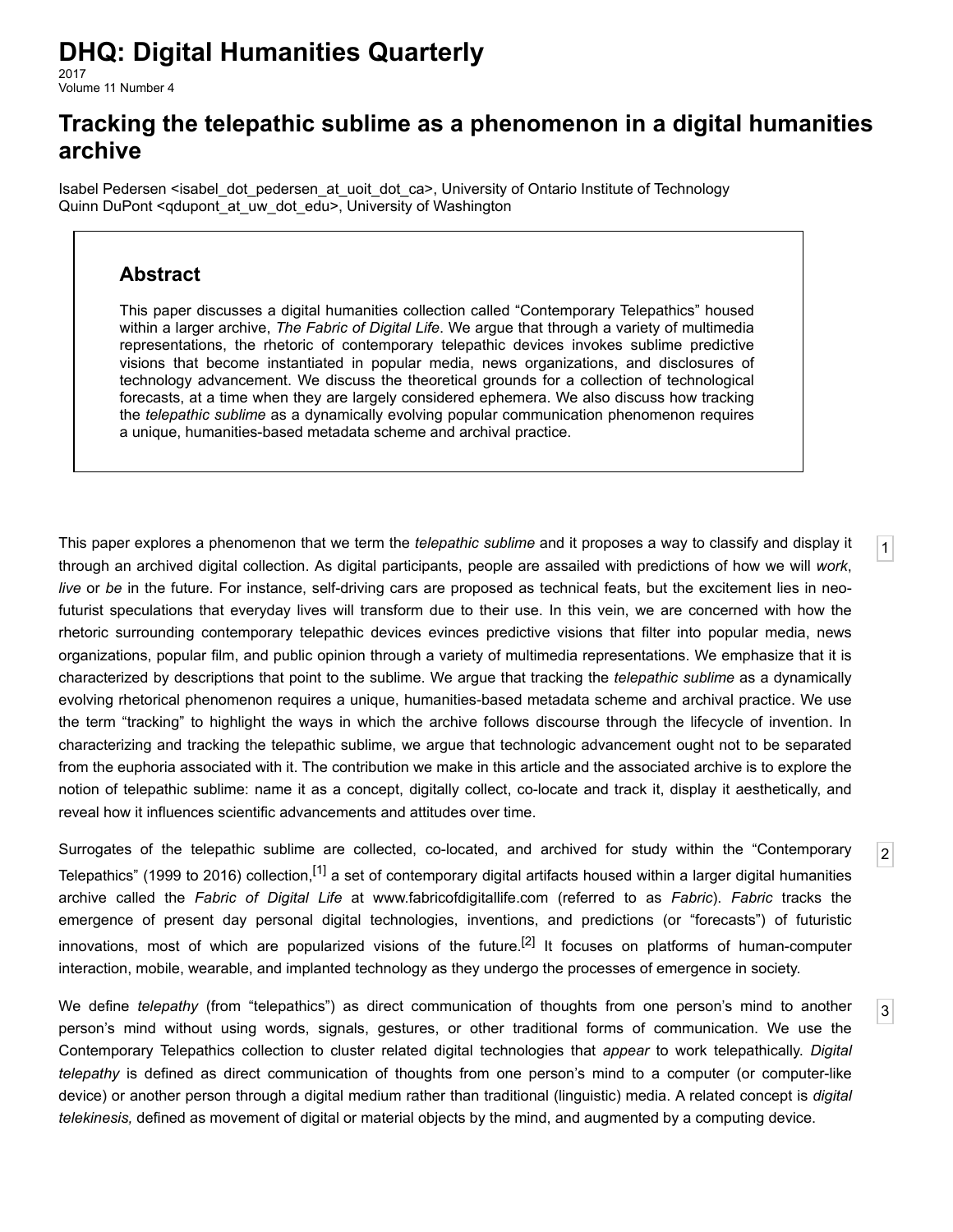## **Archiving the telepathic sublime**

<span id="page-1-0"></span>In 2000, researchers at Duke University affixed monkeys with experimental head caps to measure the brain's "raw electrical activity" to see if "action potential" could be sent along a wire to a nearby box [\[Nicolelis and Chapin 2008](#page-12-0)]. Called a "Harvey box" after its inventor Harvey Wiggins, the container amplified signals to distinguish between the monkey's myriad thoughts. More than just a mind reading device, researchers hoped to use the signals to remotely control a robotic arm six hundred miles away. The inventors recount their own amazement with the experiment: "We will always remember our sense of awe as we eavesdropped on the processes by which the primate brain generates a thought" [[Nicolelis and Chapin 2008](#page-12-0)]. They hoped to create a device for telekinesis.

<span id="page-1-1"></span>The article discussing the experiment in telekinesis appeared in a 2008 *Scientific American Reports* magazine under the cover headline "Your Future with Robots," which also included articles by futurists like Bill Gates, Hans Moravec and Ray Kurzweil. The discussion of the experiment within a broader thematic of the technological future fulfilled two purposes. First, it recounted a feat of technology in the creation of a brain-machine interface to serve as a historical record of the advancement. Second, it also expressed the speculative potential for the future of the technology as a forecast meant to garner excitement in its readership. This latter point, about the speculative potential and predictions of telepathic technologies, has a surprisingly long history. For example, Giambattista della Porta (1535-1615) claimed to harness subtle forms of magnetism through various contraptions to "express all the sentiments of your mind" to a "friend who is distant" [\[De Vries 2012,](#page-11-0) 103]. Where della Porta drew on the field of cryptography for his technological explanations, William Benjamin Carpenter (1813-1885) later argued that a "nerve-force" could extend "from a distance, so as to bring the Brain of one person into direct dynamical communication with that of another," drawing on the new technology of telegraphy [\[Puglionesi 2017](#page-12-1)]. Today, this kind of technological solutioneering is likely to arise in popular news broadcasts, research articles, start-up company concept videos, films, social media exchange, and military documents. Indeed, Dan Kaplan argues in a recent *Techcrunch* article called "Digital Telepathy Is The Future Of The Human Species" that "the prospect of digital telepathy will eventually stop being a prospect we can only attempt to imagine and start being a reality that some of us live" [[Kaplan 2014](#page-11-1)]. Fascination with the invention of digital telepathy and similar technology continues with the same enthusiasm and grandeur as it did in the past.

<span id="page-1-2"></span>The Contemporary Telepathics collection we discuss here deliberately archives this aspect of prediction, forecast, and possibility by foregrounding representations that celebrate *imagination* as means and motivator for innovation, through texts that are usually considered ephemera. By using the word *telepathics*, rather than *telepathy*, we draw on the polyvalent meanings bound up in the word. *Telepathic* means relating to the characteristic of telepathy (e.g., mindreading technology), but it also means a person who has the ability to read minds (e.g., she is a *telepathic*). As discussed below, the *Fabric* archive is devoted to personal technology, so, appropriately, the word *telepathic* implies identity or selfhood within the larger ontological space of the archive's themes.

<span id="page-1-3"></span>The metaphor behind the archive's name, Fabric of Digital Life, references a famous prediction made in 1991 by Mark Weiser, Chief Scientist at Xerox PARC: "The most profound technologies are those that disappear. They weave themselves into the *fabric of everyday life* until they are indistinguishable from it" [\[Weiser 1991](#page-12-2)] [emphasis added]. As a slogan, the "fabric of everyday life" offers a way to reflect on Weiser's bold claim. Weiser's dream of technological disappearance is itself indebted to previous socio-technical scholars: he cites Martin Heidegger and Hans Georg Gadamer directly. However, the design of *Fabric* is also inspired by the writings of media, rhetoric, and communications scholars Marshall McLuhan, Jean Baudrillard, Walter Benjamin, and Kenneth Burke, which underpin our analysis of the telepathic sublime. The *Fabric* archive reflects the writings of these scholars to frame and contemplate how media shape attitudes, innovations, technologies, and culture.

<span id="page-1-4"></span>The *Fabric* archive sits in relation to other similar examples of experimental technology innovation archives. For example, *Engineering at Home* (<http://engineeringathome.org/>) is an archived collection of hacked, reworked, and rewired "rehabilitation engineering" technology. The manifesto at *Engineering at Home* states, "We want to recover a nuanced understanding of engineering's history of invention that includes craft, assembly, and appropriation–right alongside advances in material sciences and innovative technique." *Fabric* also seeks to reveal advancements and technological appropriations. It archives the cultural valorization of so-called high tech innovation in order to

[5](#page-1-1)

[6](#page-1-2)

[7](#page-1-3)

[8](#page-1-4)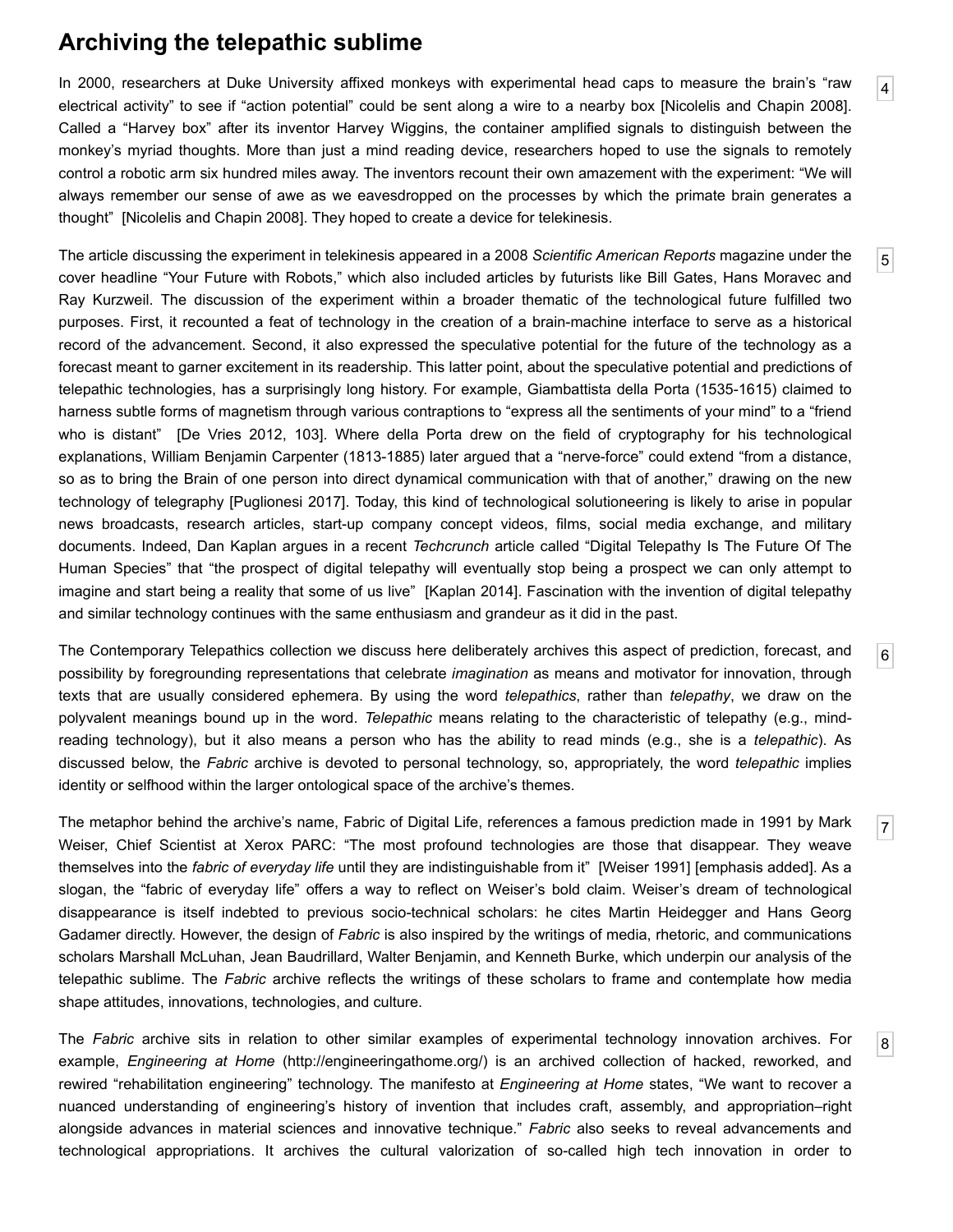contextualize it as a humanities phenomenon. *Fabric* authorizes this approach in order to disclose dominant industry values and the popular journalism that circulates around innovation — which also oftentimes informs and misinforms thereby driving it forward.

<span id="page-2-0"></span>The *Fabric* archive, and the Contemporary Telepathics collection in particular, have been designed in dialogue with current digital humanities work on digital futures studies, and those that reflect on what "the digital" has come to signify. Mauro Carassai and Elisabet Takehana, in introducing a *Digital Humanities Quarterly* special issue devoted to the "Futures of Digital Studies," foreground the notion of *the digital* as a "digital condition":

[9](#page-2-0)

[11](#page-2-2)

[12](#page-2-3)

[13](#page-2-4)

As a condition, rather than as a technological prosthesis, the digital seems to function more and more as a true reality principle…. In these essays we see, more generally, an explicit awareness that life, subjects, culture, art, and technological production might mirror their digital technologies. [\[Carassai and Takehana 2011](#page-11-2)]

<span id="page-2-1"></span>[10](#page-2-1) Or, consider Jentry Sayer's more recent analysis, in which he points out that "that a majority of the 2012 [Digital Humanities] Debates volume is anchored in discussions about the future" [[Sayers 2016\]](#page-12-3). Accepting Carassai, Takehana, and Sayer's propositions concerning the digital and its futures, we again point to Kaplan's speculations concerning digital telepathy. Echoing a certain strain of Digital Humanities analysis, Kaplan argues that digital telepathy will stop being the stuff of imagination and will "start being a reality that some of us live" [\[Kaplan 2014](#page-11-1)].

<span id="page-2-2"></span>We see one function of our archived collections as a counterpart or complement to the argument that the digital condition ought to be viewed as a lived reality. For example, Brian Greenspan argues that locative media, and their implied futures, "operationalize the spatial tension between conventionally sedentary modes of literary engagement and new modalities of mobility, a tension that is constitutive of our present mediality" [[Greenspan 2011](#page-11-3)]. He concludes that locative narratives will encourage "more embodied, dynamic, collective and multiply contextualized applications" [\[Greenspan 2011](#page-11-3)]. Similarly, critical interrogations of Digital Humanities that highlight race, sex, globalization, and other embodied or lived experiences help recognize the lived reality of the digital [\[Liu 2013](#page-11-4)] [\[Wernimont 2013](#page-12-4)]. For our purposes, the archived collections contained within *Fabric* offer a means to chart how future imaginings unfold, overlap, conceal, inform, and celebrate the digital, contributing to the cultural horizon of digital futures. *Fabric* offers collections as tools for co-locating, displaying, and indexing cultural representations in novel ways to reflect this kind of scholarship. In short, *Fabric* contributes to the tracking of such a shift and its unfolding.

<span id="page-2-3"></span>In designing the archive we also considered the ways that networked technologies enable new discourses. For example, John Unsworth lists a series of "scholarly primitives," including what he calls "networked digital" systems of scholarship [[Unsworth 2000\]](#page-12-5). Unsworth argues that a discoverable, annotated, and curated archive drawn from a selection of representative artifacts (across myriad discourses) is a basis for the "tool-building enterprise in humanities computing" [\[Unsworth 2000](#page-12-5)]. Similarly, the *Fabric* archive demonstrates ways that technology can form new critical discourses, as a "networked model" of scholarship that expands, contests, and enables new kinds of readers, collaborators, and participants [\[DuPont and Cattapan 2016](#page-11-5)].

<span id="page-2-4"></span>Finally, the goals for *Fabric* are influenced by Johanna Drucker's *SpecLab,* where Drucker and her collaborators pushed the bounds of artistic, critical, and practical forms of scholarship. Drucker distinguished her goals with *SpecLab* from the digital humanities more generally in describing *SpecLab* as moving beyond "the instrumental, well-formed, and increasingly standardized business of digital humanities" [\[Drucker 2009,](#page-11-6) 19]. Instead, she argued that *SpecLab* used "digital metatexts" to create "aesthesis" [[Drucker 2009,](#page-11-6) 19]. According to Drucker, digital metatext is not merely a commentary on a set of texts (as might be envisioned within a "traditional" digital humanities project). Instead, digital metatexts contain features and functions that enable analysis, search, selection, and display, which (alongside their metadata schemes) are capable of structuring and grouping elements [[Drucker 2009](#page-11-6), 11]. Through these discursive instruments, metatexts "bring the object of their inquiry into being" while developing a sense of aesthesis — the partial, situated, and subjective knowledges that are as "ideological... as epistemological" [\[Drucker 2009](#page-11-6), xiii]. The goal of *SpecLab*, therefore, is to challenge "the authority of… systematic rationality by questioning its founding assumptions, particularly its totalizing concepts of knowledge" [\[Drucker 2009](#page-11-6), xiii]. Likewise, our Contemporary Telepathics collection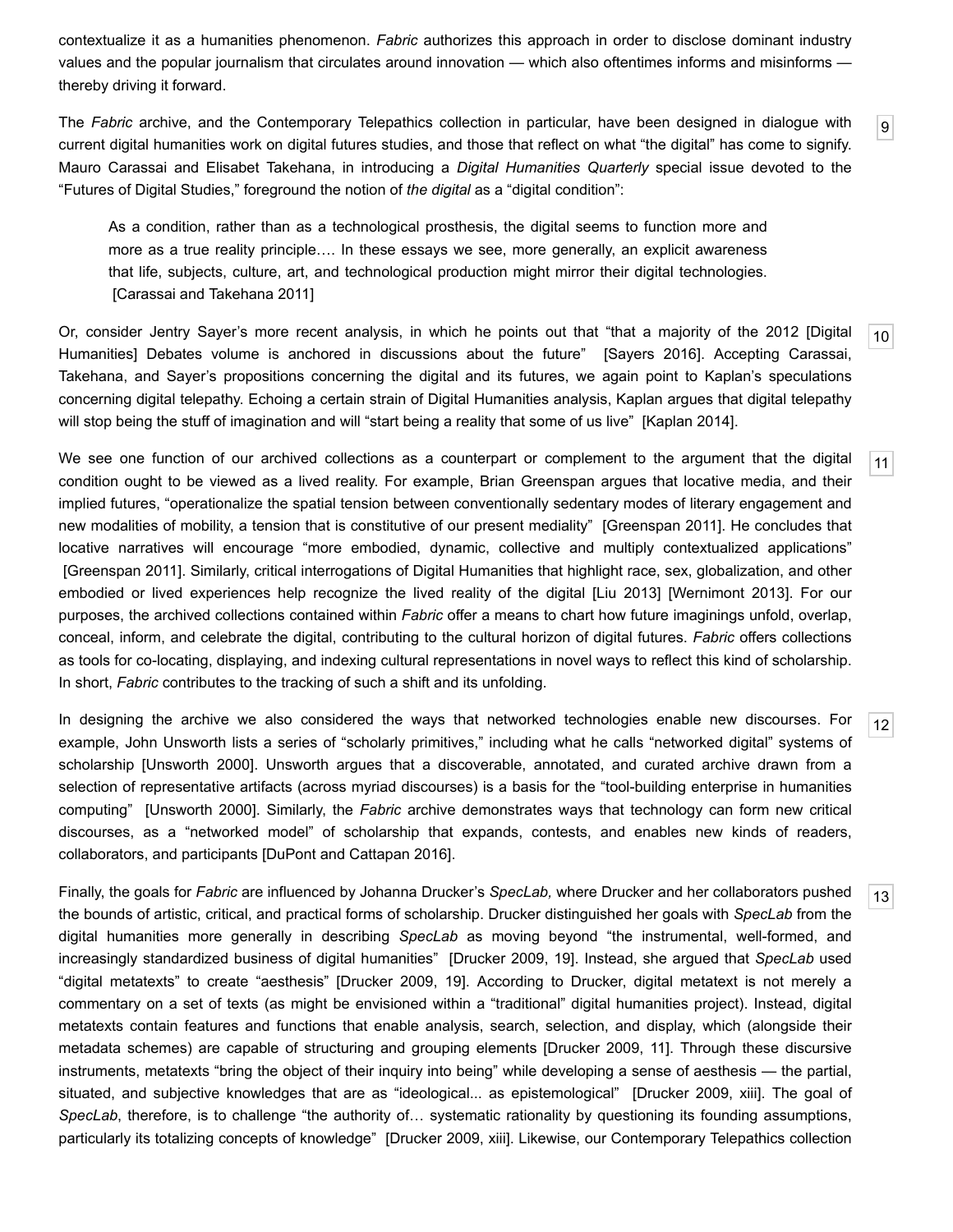lays bare a phenomenon unfolding in public discourse. We make the telepathic sublime salient by bringing the object of inquiry "into being" through the metadata scheme and the public display of the work.

<span id="page-3-0"></span>[14](#page-3-0) The remainder of this article is organized in two parts. First, we discuss how future visions of technology are rhetorically formulated by drawing on existing theoretical statements. Second, we contextualize how the Contemporary Telepathics collection reifies rhetorical figures that instantiate the telepathic sublime through new kinds of classificatory practices and structures in the archive.

## **Technological forecasting and the digital sublime**

<span id="page-3-1"></span>Many of the artifacts in the Contemporary Telepathics collection promise, predict, or forecast a time when it will be normal to move objects with only a mind or to make choices just by thinking of them (e.g., *Turn on the lights*, *Play some Mozart on my sound system*, *Call the police*). These forecasts usually involve hyped speculation about the future. Moreover, many of the innovations are discussed *as if* they will emerge and be adopted, even though many will not. Nonetheless, the cultural work (and ephemera) that they instigate is significant. *Fabric* deliberately preserves and tracks this kind of rhetoric.

<span id="page-3-2"></span>Many writers have looked at the rhetorical strategies associated with forecasting the future, the technological sublime, and technocultural myths. According to Daniel Bell, in *The Coming of Post-Industrial Society: A Venture in Social Forecasting* (1976), forecasting is a critical part of the "post-industrial" society. Forecasts typically involve concrete facts and constraints about the world, but they are often framed axiomatically, and in some cases are buttressed by statistical extrapolations. For example, engineers often forecast industrial design in aluminum with predictive assessments. Statements concerning maximum compositional strength of aluminum will dictate design decisions and visions about how something will end up looking — that is, how thin and light the end result can be. The compositional strength of aluminum is therefore a constraint, which is then coordinated with axioms of design (how it *will* look), alongside existing scientific and market knowledge and sometimes mathematical modelling. Taken together, these aspects become a form of predictive and persuasive reasoning. Once the predictive and persuasive reasoning stabilizes, the forecast will often take the rhetorical form of scientific fact.

<span id="page-3-3"></span>Carolyn Miller (1994), identifies the rhetoric of forecasting in technological discourse, grounding her claims on the term "Kairos" [[Miller 1994,](#page-12-6) 82]. Miller defines "the phenomenon of 'technological forecasting'" as a unique discourse "in which [the characterization and construction of moments in the present are crucial to the projection of the future" \[Miller](#page-12-6) 1994, 82]. Kairos, then, is an active rhetorical process whereby forecasts leverage the inventor or rhetor's will, as acts of opportunism. A rhetor will "look for the particular opportunity in a given moment, to find — or construct — an opening in the here and now, in order to achieve something there and then" [[Miller 1994,](#page-12-6) 83].

<span id="page-3-4"></span>Consider, also, the rhetoric of forecasting taken up by Isabel Pedersen (2013), who argues in the context of the recent emergence of personal digital devices that the desire for human digital enhancement is driven by hype and predictive discourses, which frame future inventions as assumed inevitabilities. Pedersen uses Kenneth Burke's "Terms for Order" [\[Burke 1950,](#page-11-7) 189] as a model to explain how predictive discourses require rhetorics of inevitability. She makes the point that such predictive discourses are grounded on a rhetorical construction of imminence–an "ultimate order"–which makes them appear logical, necessary, and unretractable [[Pedersen 2013](#page-12-7), 27]. Pedersen describes the "imminence" of the rhetoric of technological forecasting as such:

[They] exhibit a progression across the rhetorical triad in the language that informs them. They signal fantastical thoughts and ambitions, which generate rhetorical "What if?" momentum. However, to counter utopian visions, all of these technologies undergo emergence through scientists who both leverage fantasy and dismiss it while justifying the technology, often under the guise of dehumanizing language. Most powerfully, though, the technology often mysteriously appears as inevitable, as utterly imminent. [\[Pedersen 2013](#page-12-7), 25]

In this formulation, utopic claims about inventions are utilized by scientists, and then grounded by the assumption of imminence for their emergence.

[18](#page-3-4)

[17](#page-3-3)

[15](#page-3-1)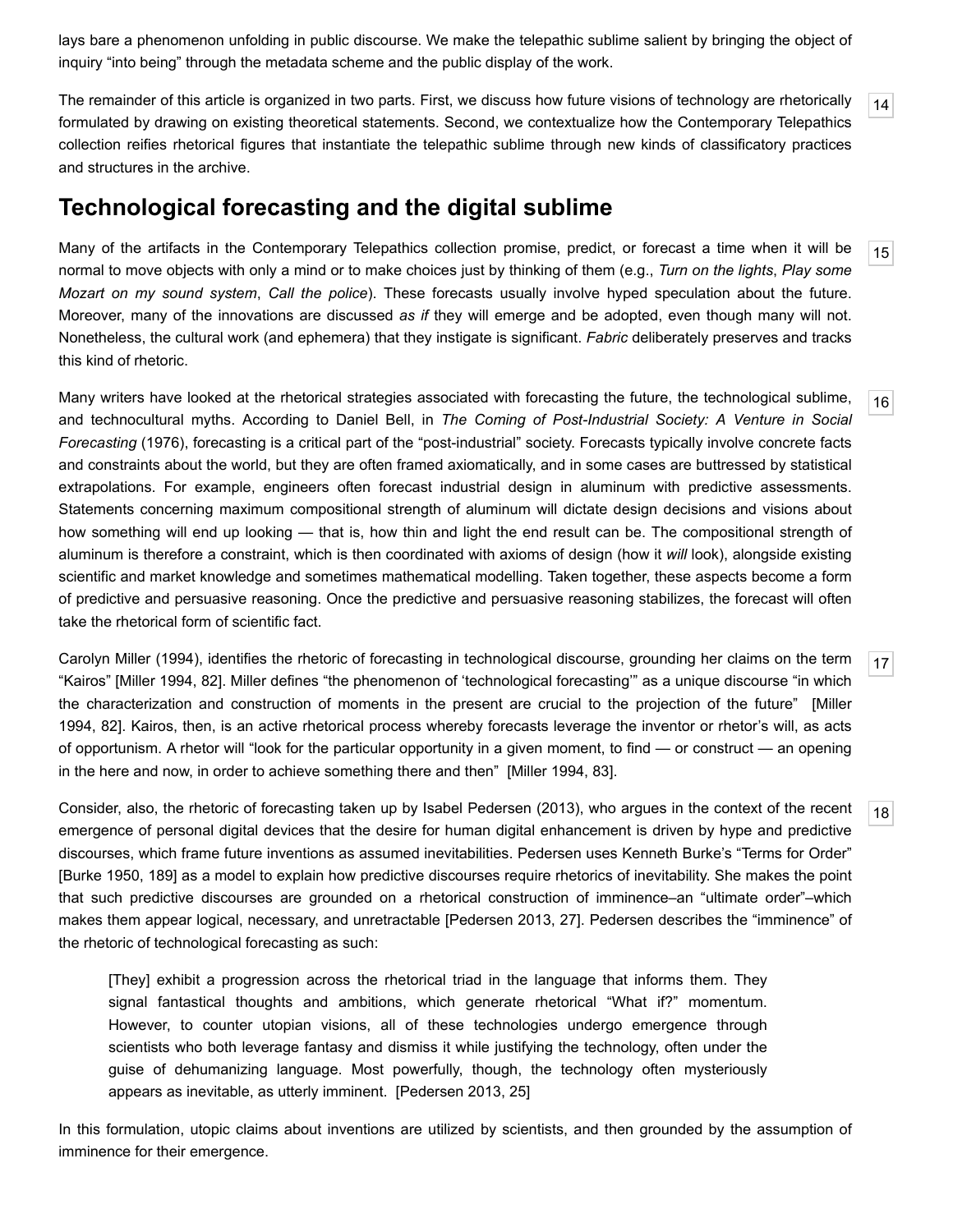<span id="page-4-0"></span>Shock and amazement are other instrumental rhetorical strategies that help constitute the allure of new technologies, together resulting in the feeling of sublime. Throughout history, discussions surrounding telepathic devices have usually been met with feelings of enthusiastic amazement combined with shock. In fact, this response is typical of the initial emergence of most modern technologies, which is why these technologies have been described as sublime. Emily Rohrbach describes the sublime as a propensity to imagine the present in its relation to futurity [[Rohrbach 2016](#page-12-8)]. Historically, and most famously articulated by Edmund Burke and Immanuel Kant, the sublime is an aesthetic experience related to but ultimately distinct from feelings of beauty. Unlike beauty, the sublime so fully fills the mind (usually with terror or awe), that other feelings and reasoning are excluded. The classic case of sublime is found in the work of the Victorian painter Joseph Turner, whose dramatic shipwrecks were the typical subjects of sublimity, evoking transcendent terror.[\[3\]](#page-10-2) However, as James Carey and John Quirk, Leo Marx, David Nye, and Vincent Mosco have identified, it is modern technologies and not natural landscapes like Turner's that are typically associated with feelings of the sublime today [\[Carey and Quirk 1970](#page-11-8)] [\[Marx 2000\]](#page-11-9) [[Nye 1996\]](#page-12-9) [[Mosco 2004\]](#page-12-10) [[Mosco 2014](#page-12-11)].

[19](#page-4-0)

[20](#page-4-1)

[22](#page-4-3)

[23](#page-4-4)

[24](#page-4-5)

<span id="page-4-1"></span>Mosco traces the lineage of technological, electric, and scientific sublimes to describe a new *digital* sublime, which is the tendency for digital technologies "to take up a transcendent role in the world beyond the banality of its role in everyday life" [\[Mosco 2014](#page-12-11), 5]. According to Mosco, the sublime so fully fills the mind with its object that it can entertain no other [[Mosco 2004](#page-12-10), 23]. The digital sublime functions through myth, in the sense that digital technologies ("cyberspace" first among them) are oriented towards this common belief, which therefore guides social determinations and justifications. In other words, the sublime informs how manifold inventions are perceived and taken up in society, and therefore, how such inventions work to subsequently shape attitudes toward future inventions. The digital sublime informs future digital conditions.

<span id="page-4-2"></span>[21](#page-4-2) An extreme version of Mosco's digital sublime is described by Anne C. McCarthy (2017), which she calls the "Red Bull sublime." Referencing the popular energy drink and media company, the Red Bull sublime fully rejects the ideology of nature as other, or as a distinct site of sublime experience. The Red Bull sublime is in essence a digital sublime, as it takes advantage of social media sharing and digital distribution to *pull* viewers into sublime experiences. These sublime experiences are usually already-mediated feats of daredevil action, both natural and technical, made possible by wing suits, so as to fly down mountain canyons, and high-tech balloons to jump from space [\[McCarthy 2017\]](#page-11-10).

<span id="page-4-3"></span>The role of myth in the digital sublime is especially important for turning the common practices of speculation and forecasting into "facts." Barthes, for example, argues that the "depoliticized speech" of myth produces an important naturalizing effect, writing, "myth has the task of giving an historical intention a natural justification, and making contingency appear eternal" [\[Barthes 1972,](#page-11-11) 142]. Just as Bell believed forecasting was an important agent in the postindustrial society, Barthes believed that the mythic process of making contingency appear eternal was a reflection of bourgeois (or capitalist) ideology. This process is seen most clearly when inventions are developed, commercialized, and adopted, then subsequently, change in response to the latent circulation of commercial myths. Once myth becomes ossified and stable these commitments become history, or "facts." Myth progresses not through true or false claims, but instead, as a transformation from productive and predictive desires, on the one hand, and ossified and stable commitments, on the other. Finally, productive and predictive myths project a view of the world, which entails the collective beliefs of its community.

<span id="page-4-4"></span>As our examples of telepathic technology will make clear (below), predictions of the future often start as mythic, which over time stabilize into fact. Facts, just because they are stabilized, do not lack efficacy, rather, they are myths turned invisible, and usually become powerful through this reconfiguration. Electricity offers an example of this dynamic of myth, and the subsequent increase in causal power. Mosco writes, "electricity achieved its real power when it left mythology and entered banality" [[Mosco 2004](#page-12-10), 19–20]. Of course, facts can be overturned and changed, but this takes considerable effort. The infrastructures and institutions built up around facts are slow to change or fade, and true innovation, as Latour [[Latour 1999](#page-11-12)] often describes, requires putting your reputation on the line, and fighting against the structuring forces already in place. In the end, when a myth has accreted sufficient "rationality" it becomes fact, just as forecasting transforms into science and the scientific sublime.

<span id="page-4-5"></span>The following section describes the design and development choices of *Fabric*, and how it attempts to capture and trace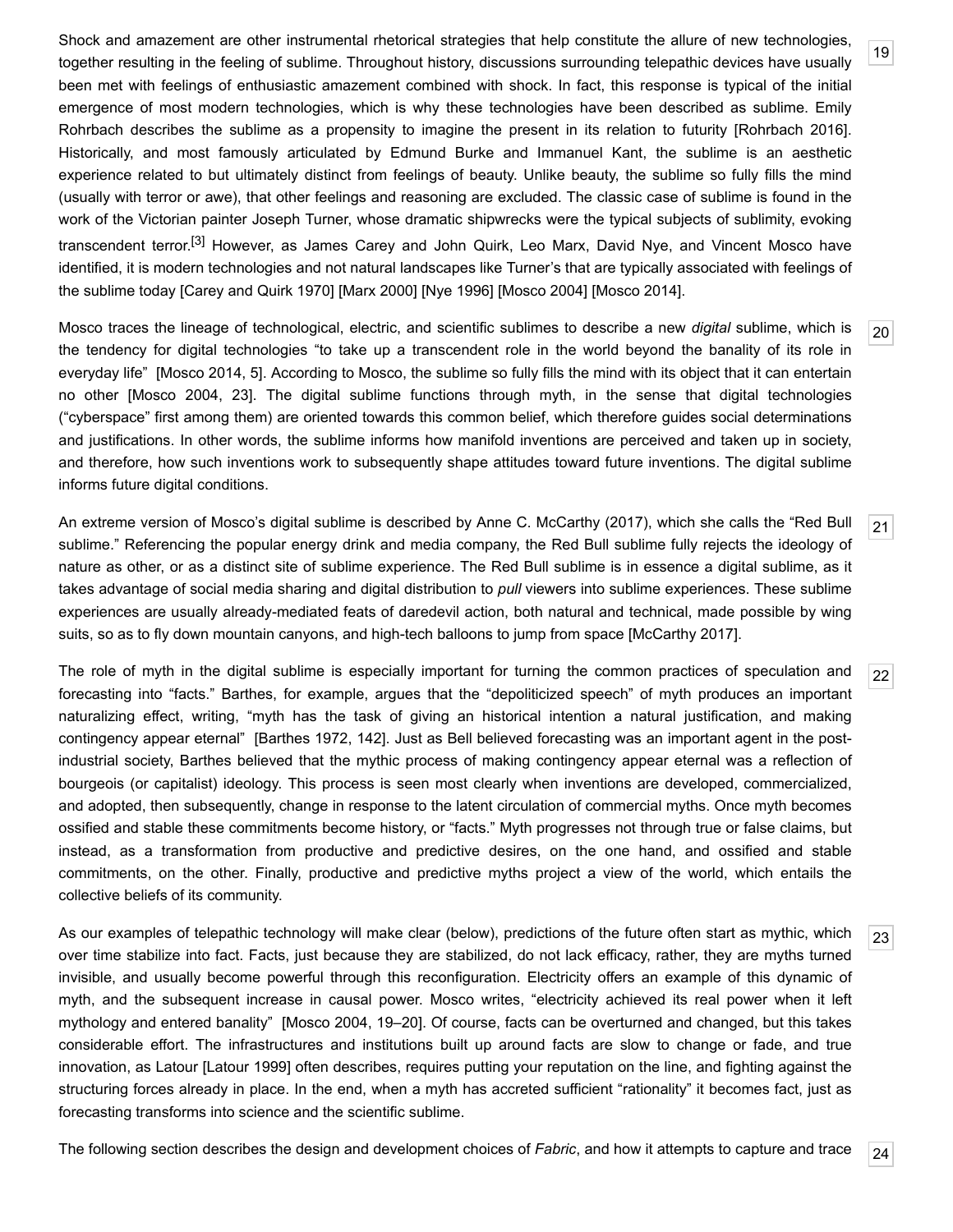the movement of the telepathic sublime through forecasting and sublimity in the Contemporary Telepathics collection.

# **Fabric of Digital Life Artifacts and Archival Representations**

<span id="page-5-1"></span>*Fabric* is an open-access digital humanities archive that collects and classifies the rhetoric surrounding the emergence of platforms of human-computer interaction, or personal technologies, through digital multimedia objects, publically available at [fabricofdigitallife.com](http://www.fabricofdigitallife.com/) (see Figure 1) [[Pedersen and Baarbé 2013](#page-12-12)]. The concept of personal technology is here understood as broadly as possible, which includes technologies that are worn on the body, but also those that are ingested, implanted or embedded. Wearable technologies usually augment embodied actions, but they also sometimes replace body parts, such as limbs or eyes, pointing to the terms "embedded" and bionic, which sit on the fringe of this collection, with some entries characterizing it. At the time of writing, *Fabric* contains over two thousand digital artifacts about personal technology (and is constantly growing), ranging from images, film clips, academic research articles, video marketing materials, and collected ephemera. The archive is implemented on the CollectiveAccess platform, an open-source content management and description system developed commercially by Whirl-i-Gig.<sup>[\[4\]](#page-10-3)</sup>



**Figure 1.** *Fabric of Digital Life* home screen

<span id="page-5-2"></span>As each artifact is entered into the archive, it is classified and described using a customized schema. Most of the categories draw on the original Dublin Core set of metadata elements. However, early on in the development of the archive, the decision was made to customize a few of the standard Dublin Core elements, to better reflect the specialized nature of the technologies being archived, and to implicitly make an argument about the ways that such objects, and the archival practices that surround them, are to be understood. In addition to metadata attached to each artifact, the archive also features a number of collections of artifacts, organized by curators with the goal to highlight certain technologies, to explore research themes, or to disclose ideologies embedded in the texts (e.g., transhumanism or surveillance culture). Visitors access *Fabric* through a web frontend that enables searching, browsing, and ways to variously compare artifacts. Other more specialized research tools include user-specified virtual "briefcases" for saving collections, object viewers, and the ability to automatically create timelines of objects.

## **Artifacts**

<span id="page-5-0"></span>As discussed above, for the purposes of this article we are concerned with the telepathic sublime in the Contemporary Telepathics collection, a phenomenon about the response of awe, terror, or amazement over technological inventions

[26](#page-5-2)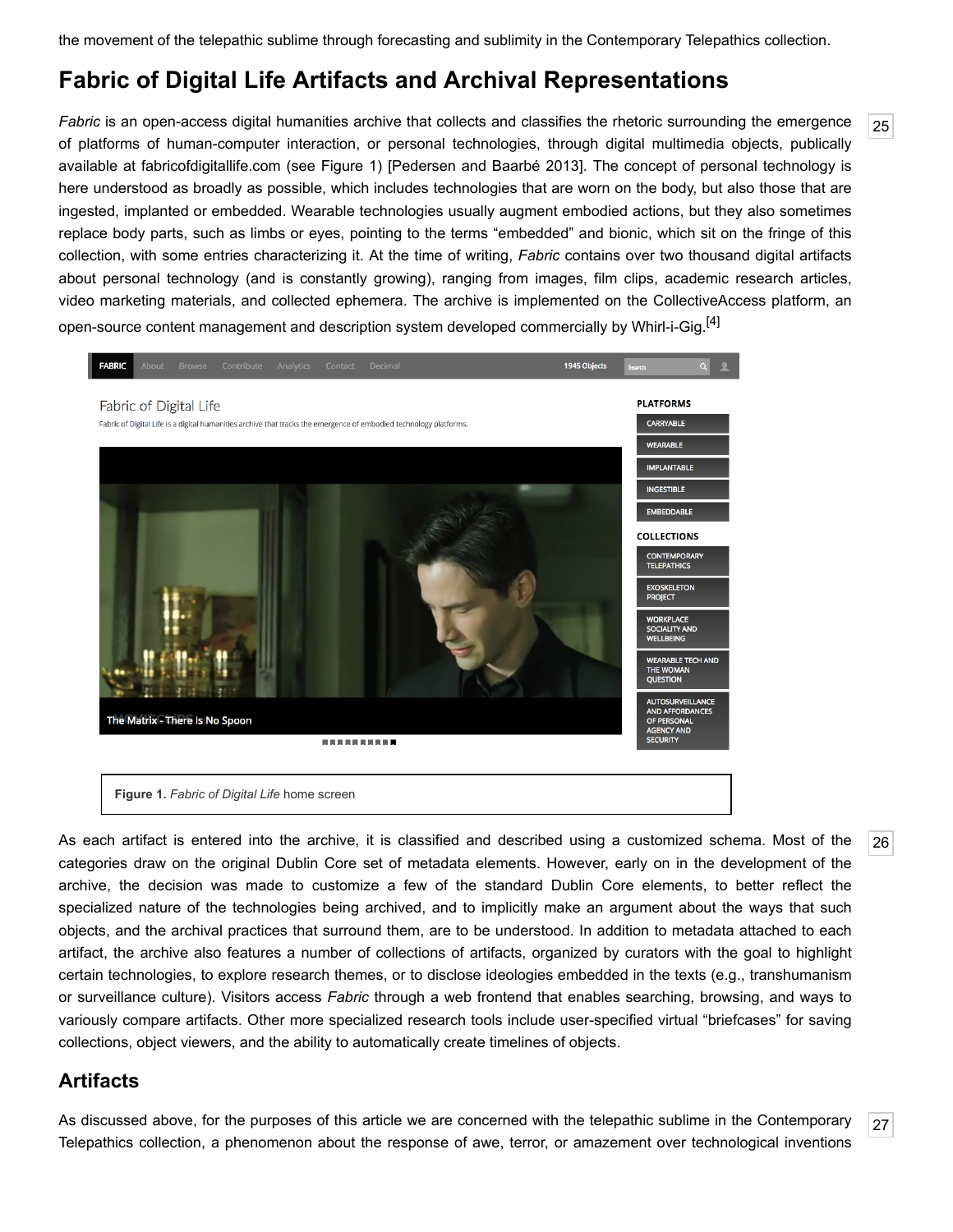that augment or replace the power, distance, or effect of existing human capacities. These sentiments tap into an individual's or culture's experience of the future — that is, using telepathic devices often feels *futuristic*.

<span id="page-6-0"></span>Perhaps most pragmatically, the archive also collects and tracks digital materials related to an invention through its various stages of development and public promotion or public response. As such, the archive follows discourses over time by tracking cross-references and keyword designations. One design intent for the archive is to reflect how an artefact is positioned according to a function or human motivation. Discourses about telepathic devices (and more broadly, "wearables"), concentrate on how these devices will be used *for* something — they have a "for-ness" — rather than just being *about* something ("aboutness"). *Fabric* distinguishes itself from technology indexes such as the ACM Computing Classification System in this regard, which implicitly focus on "aboutness."[\[5\]](#page-10-4) Instead, it sets out to problematize this orientation, strategically tracking how wearables can be understood in terms of their social *use*. As a result, the effect can sometimes blur optimal pathways for searching, browsing, and information retrieval.

<span id="page-6-1"></span>*Fabric* has multiple entry points that facilitate browsing through categories, images, timelines, and index terms, as well as full-text and keyword search. One of the ways users view the archive is by entering through a specific *Collection*; each collection is a curated set of documents that have been specifically selected by curators. Each focus on a particular topic, theme, or argument. At the time of writing, the Contemporary Telepathics collection holds 62 artifacts across 14 different media types ranging from 1999 to 2017.

<span id="page-6-2"></span>There are also other collections, which reveal different rhetorical motivations and arguments. In one such collection, the goal is to reveal how commercial exoskeletons are developed by military industrial complex producers in close partnership with global Hollywood film franchises (e.g., Iron Man).<sup>[6]</sup> In this collection, video game play has also been archived to reveal how fictional exoskeletons influence real world innovation, and vice versa. Another collection concentrates on the evolving story of inventor/filmmaker Rob Spence and his journey to create a digital prosthetic eye for himself.<sup>[7]</sup> His persona, sometimes the subject of a CNN clip, other times a portrayal of himself trying to improve his life after a childhood gun accident, is especially compelling when collected under a single banner. Ultimately, each collection performs a specific task and offers a curatorial argument, set out by the curator (or a number of curators) responsible for its construction.

<span id="page-6-3"></span>Collections are dynamic and grow over time with new artifacts added as the arguments evolve, as classification adapts, and as contributors and curators come and go on the project. This design prefigures what Miguel Escobar Varela describes as the transience of archives: "[t]raditional archivists could assert that digital archives are not really built to endure the passage of time and constitute a repository for future historical research" [\[Varela 2016](#page-12-13)]. Addressing this challenge, Takhteyev and DuPont point to the spirit of "remix" in suggesting that collection and preservation are "living, ongoing practice[s]" [\[Takhteyev and DuPont 2013,](#page-12-14) 362]. We embrace this state of flux and try to overcome the challenges wrought by the passage of time by inviting new people to the archiving team, who then create new archival practices and advocate for new ideas. Varela argues that digital archives should be considered performance in part because "[o]ften the archives are not impersonal, but highly modified by the interests of the participants" [[Varela 2016](#page-12-13)]. As such, since its inception in 2012, the archive includes contributions by more than thirty people, even before it was opened for public display.

<span id="page-6-4"></span>[32](#page-6-4) Viewed as a timeline (see Figure 2), comparisons between different media and sometimes heteroclite artifacts are possible. The earliest artifact in the collection is a scene from the film The Matrix (1999), depicting the character Neo learning about telekinesis.<sup>[8]</sup> This film clip was included when one of the authors discovered a blog article that directly referred to the film when describing a technological innovation. This serendipitous discovery offers a powerful rhetorical explanation about how a technology might eventually evolve — a forecast. Therefore, multimedia representations such as films form an important part of the discourse and analytical terrain.

<span id="page-6-5"></span>[33](#page-6-5) Taken together, the artifacts displayed in the collection enable a visitor to track the telepathic sublime, which is a keyword. One recent item in the collection is a 2016 article that discusses the same university group who used monkeys wearing brain interfaces back in 2000 [[Olewitz 2016](#page-12-15)]. It reports on implanting a monkey with a chip to move wheelchairs through the powers of telekinesis. In the 2016 article, the final sentence concludes, "[w]e hope to begin trying this on

[31](#page-6-3)

[28](#page-6-0)

[29](#page-6-1)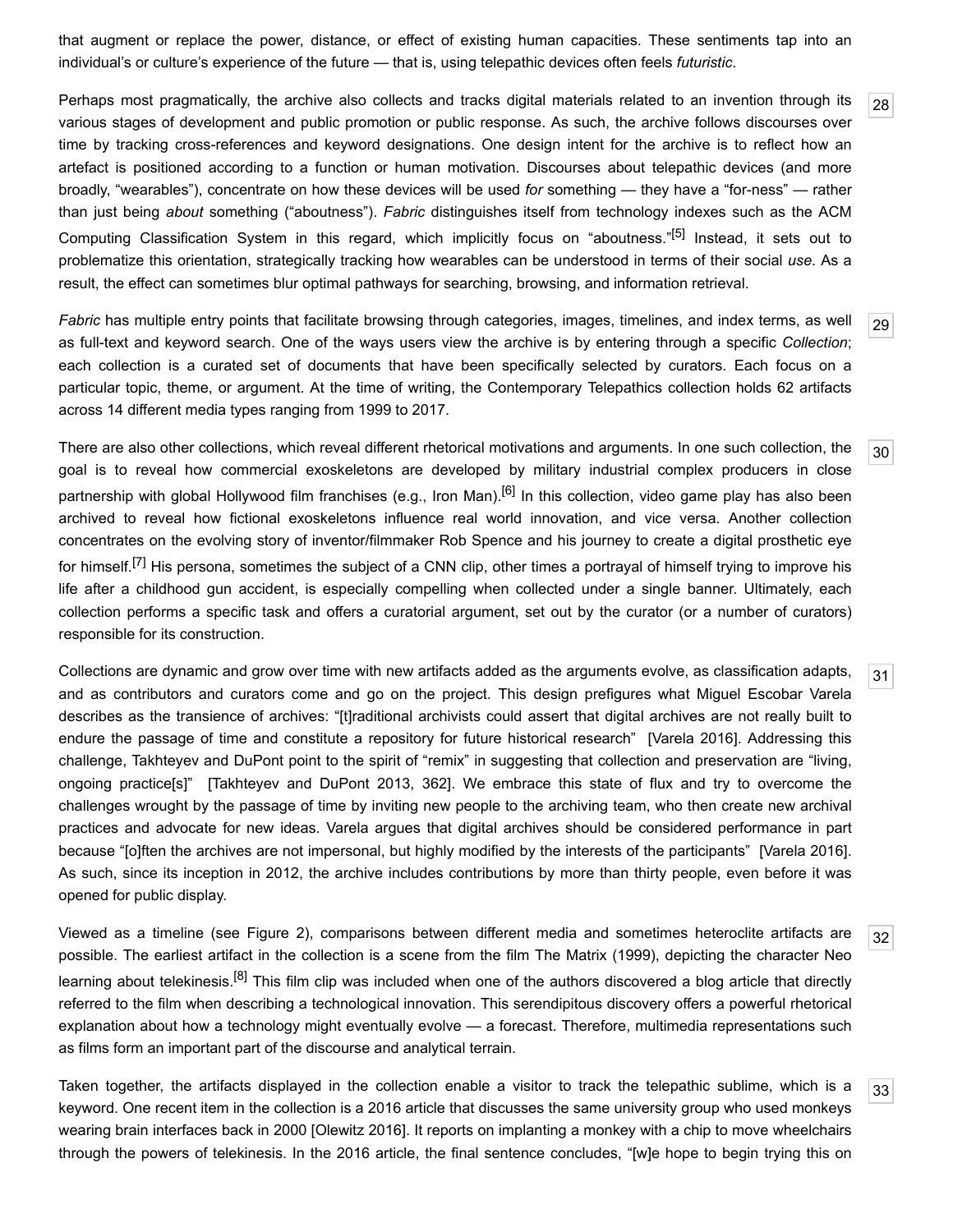humans soon" — pointing to a vision of the future, and exhibiting the mythic "hope" of telepathic sublime, which is never questioned, but simply assumed [\[Olewitz 2016\]](#page-12-15). In tracking the telepathic sublime through the metadata schema and collected artifacts, the classificatory approach focuses attention on particular technologies' "for-ness," rather than as static and inert technologies. Indeed, since it is often the case that the machinery of telepathic devices becomes obsolete so quickly, tracking motive or intent becomes a foundational critical practice.



<span id="page-7-0"></span>Moving from monkey to "human," the "Mind Control Your TV" artifact (Figure 3) illustrates the unique archival practices necessary to document the technology as well as the complex rhetorical motivators bound up in this collection, and how they evolve over time.<sup>[9]</sup> The item, a video clip, promotes the idea of using a wireless wearable technology to select television shows to watch, simply through the power of thought [\[Alred et al. 2015\]](#page-11-15). In the video, human participants (or maybe actors) wear a headset that reads brainwave fluctuations, which, with suitable control and training of the mind, allows one to telepathically change TV channels. The video is a 4-minute segment from a BBC blog, which discusses [how the BBC collaborated with the company "This Place" to create the technology prototype for TV viewers \[Alred et al.](#page-11-15) 2015]. As such, the video combines executives and developers passionately celebrating their innovative mind-control technology and BBC insiders reacting with shock and awe over how television will evolve in the future. To open the clip, Head of Business Development, BBC Digital, Cyrus Saihan says:

What we have developed here is a very experimental proof-of-concept that hopefully gives an idea as to how audiences of the future might be able to control devices, such as TVs, just using their [brainwaves. So, seeing colleagues using it first-hand has been an interesting experience. \[Alred et](#page-11-15) al. 2015]

The video reports on future promises as much as it does on current developments. While This Place wants to *sell* its technological abilities (e.g., writing software code, re-engineering of consumer devices, etc.), the BBC wants to appear future-focused and on the cusp of emergent ideas. On the whole, the technology itself is clunky, with awkward braincomputer interaction (BCI) headsets and slow interactions as the television receives the signal. However, the point of the video is not to market a product, rather, the point is to position the BBC as forecasting a future for its consumers. The video is compelling to watch because the participants are awestruck when describing their desire to achieve telekinetics. The visual rhetorical markers from participants, such as excited expressions, gleeful remarks, and the sense that one has witnessed magic, aligns well with the heritage of telepathic invention disclosures. One person in the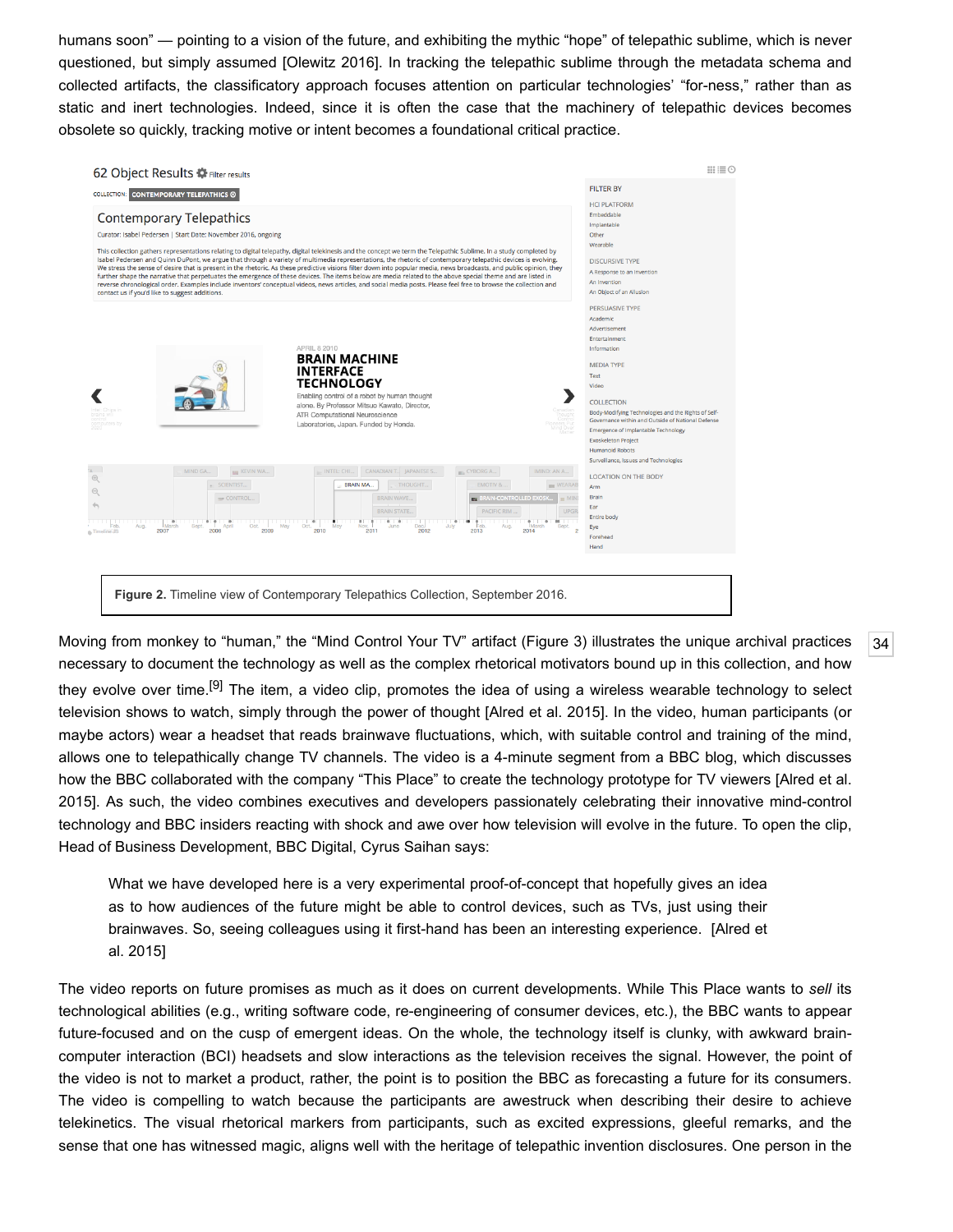video says: "[t]his is telekinesis… I am literally controlling it with my mind," as if he witnessed phenomena deemed extraordinary [\[Alred et al. 2015\]](#page-11-15).

<span id="page-8-0"></span>[35](#page-8-0) Like most web content, the BBC broadcasted this video on multiple media outlets (which the archive tracks), and included a complementary blog story that was written to further explain the original video [\[Saihan 2015\]](#page-12-16).<sup>[10]</sup> Saihan writes:

A subject popular in works of fiction is the ability to control things just by using your mind. The idea of being able to simply think about something and then magically make it happen has fascinated people for many years. Whether it's using 'the Force' in Star Wars, spoon bending on stage or The Matrix, controlling objects simply with your brain has a unique appeal and could open up a whole world of possibilities. So when we learnt that new technologies were now available in the market that allowed you to control electronic devices by measuring the brain's electrical activity, we wanted to experiment with the technology to see what types of audience experiences this might result in. [\[Saihan 2015\]](#page-12-16)

<span id="page-8-1"></span>This sublime language glorifies and romanticizes telekinesis, but it also argues for the utility of telekinesis, a fantasyturned-utility rhetoric. Rhetorical allusions to *Star Wars* and *The Matrix* ground the fantasy within a familiar context (blockbuster film franchises), but they also make the argument open-ended and seemingly otherworldly — "a whole world of possibilities," writes Saihan. Strikingly, this combination makes telekinesis sound reasonable. Audiences are swayed not only with the shock and awe of seeing this invention work, they are also swayed by the familiarity of film culture contextualizing it. *Fabric of Digital Life* archives these kinds of allusions as cross-references to films through specially-designed metadata that makes such connections and allusions clear.

| <b>BBC</b>                                        | Mind Control Your TV                                                                                                                                                                                                                                                                                                                                         |  |  |
|---------------------------------------------------|--------------------------------------------------------------------------------------------------------------------------------------------------------------------------------------------------------------------------------------------------------------------------------------------------------------------------------------------------------------|--|--|
| CAN YOU CONTROL YOUR TV<br><b>WITH YOUR MIND?</b> | <b>PUBLICATION TITLE</b><br><b>BBC</b>                                                                                                                                                                                                                                                                                                                       |  |  |
|                                                   | <b>PUBLICATION DATE</b><br>June 18 2015                                                                                                                                                                                                                                                                                                                      |  |  |
|                                                   | <b>CREATORS/CONTRIBUTORS</b><br>Ben Aldred (contributor)<br>Toby Mildon (contributor)<br>Russell Plunkett (contributor)<br>Cyrus Saihan (contributor)<br>This Place (creator)                                                                                                                                                                                |  |  |
|                                                   | <b>MEDIA TYPE</b>                                                                                                                                                                                                                                                                                                                                            |  |  |
| $-18$<br>п<br>COMMENTS (0)                        | <b>News Broadcast</b><br><b>PERSUASIVE INTENT</b><br>Advertisement                                                                                                                                                                                                                                                                                           |  |  |
| $\Rightarrow$ SHARE                               | <b>DESCRIPTION</b><br>The BBC, in collaboration with tech company This Place, has developed a way<br>people can select programmes using a cheap, brainwave-reading headset. The<br>headset works with an experimental version of the BBC's iPlayer on-demand<br>platform. Many of the participants express excitement and amazement at the<br>possibilities. |  |  |
|                                                   | <b>HCI PLATFORM</b><br>Wearables                                                                                                                                                                                                                                                                                                                             |  |  |
|                                                   | <b>DISCURSIVE TYPE</b><br>Inventions                                                                                                                                                                                                                                                                                                                         |  |  |
|                                                   | <b>LOCATION ON BODY</b><br><b>Brain</b><br><b>AUGMENTS</b>                                                                                                                                                                                                                                                                                                   |  |  |
|                                                   | Thinking, Controlling, Watching, Hearing, Choosing, Wanting                                                                                                                                                                                                                                                                                                  |  |  |
|                                                   | <b>TECHNOLOGY KEYWORDS</b><br>Television, Electrical Activity, Electroencephalography (EEG), NeuroSky MindWave<br>Mobile Headset, Telekinesis, Brain-Computer Interface (BCI)                                                                                                                                                                                |  |  |
|                                                   | <b>KEYWORDS</b><br>Pre-Release, Brain Wave Activity, Meditation, Disabilities, Futurism, Forecast,<br><b>Telepathic Sublime</b>                                                                                                                                                                                                                              |  |  |
|                                                   | <b>MARKETING KEYWORDS</b>                                                                                                                                                                                                                                                                                                                                    |  |  |
|                                                   | BBC, This Place, IPlayer, Neurosky, Mind Control TV Experiment                                                                                                                                                                                                                                                                                               |  |  |
|                                                   | <b>RELATED OBJECTS</b>                                                                                                                                                                                                                                                                                                                                       |  |  |
|                                                   |                                                                                                                                                                                                                                                                                                                                                              |  |  |

categories

#### **Archival Representations**

<span id="page-8-2"></span>The *Fabric* archive uses its metadata scheme tactically. Highlighting our interest in rhetorical framings, one goal of the archive is to make salient each artifact's persuasive intent. For example: what is the artifact *for*? What is it doing in terms of changing attitudes? Is there an audience shaped by the genre? Or, returning to a point made earlier, how might the artifact inform the digital as a cultural condition [\[Carassai and Takehana 2011\]](#page-11-2)?

[36](#page-8-1)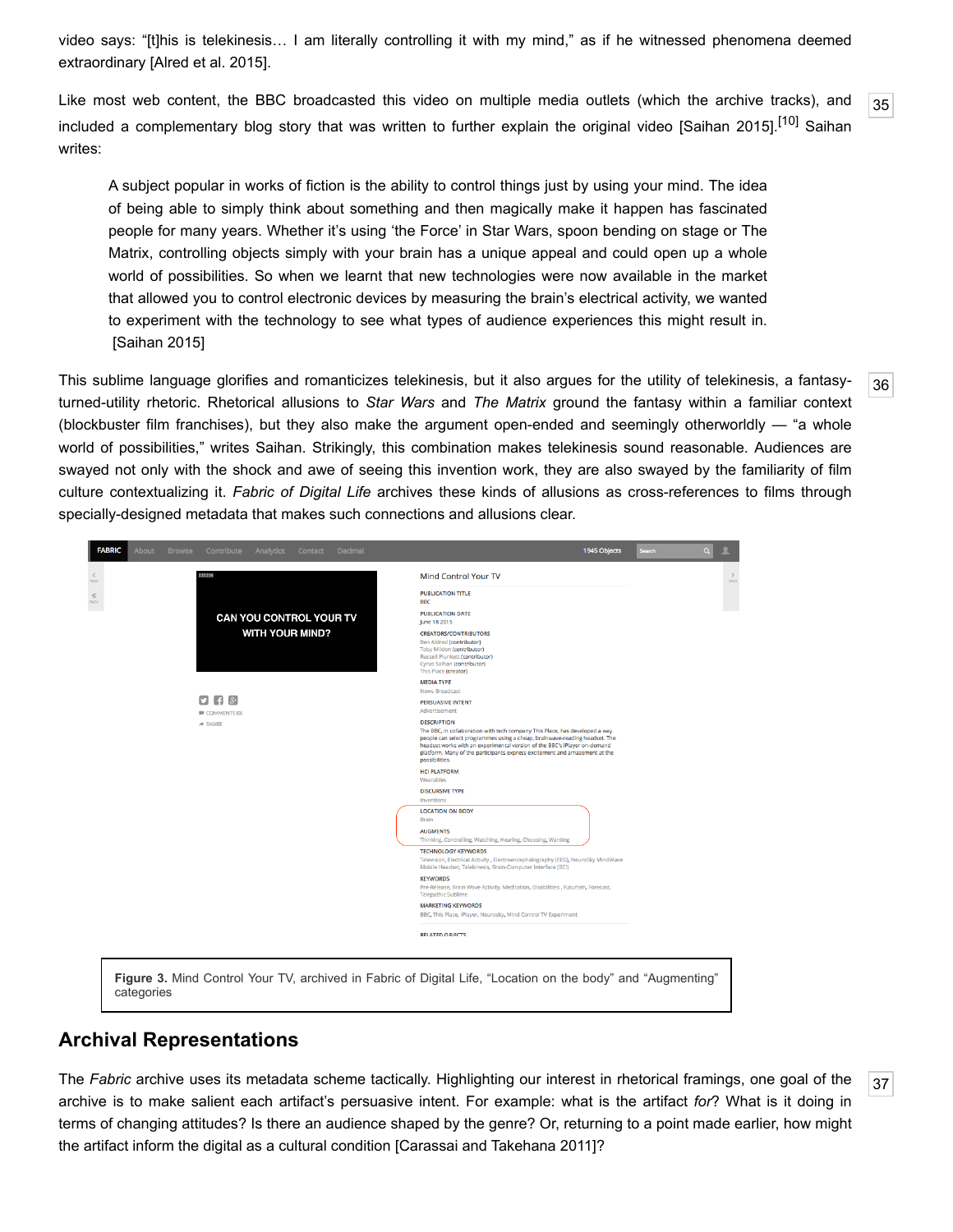<span id="page-9-0"></span>Similarly, Melanie Feinberg has argued that classification as communication frees system designers from charges of bias [[Feinberg 2008](#page-11-17)]. In *Fabric,* each artifact is designated a classification with one persuasive intent: *academic, advertisement, art, entertainment, or information*. Therefore, by its very nature, *Fabric* is designed to *preserve* bias, feature it, and display its connection to scientific advancement.

<span id="page-9-1"></span>Another goal of the archive is to track how a technology and its persuasive intent emerges over time. News of a single piece of technology may go through several stages, each with an intentional and rhetorical shift according to the genre and content producer. For example, a brain interface may transform from its representation in an academic conference paper (*academic*), to a news broadcast celebrating an innovative R&D discovery (*information*), to a commercial product (*advertisement*), and finally, to a novel that interrogates its dystopic implications (*art*). According to Diana Taylor, this process of tracking across media and temporal stages is "what makes an object archival" in the sense that "it is selected, classified, and presented for analysis" [[Taylor 2003](#page-12-17), 19]. In this hypothetical example, these shifts in media would be captured in *Fabric* by each artifact's metadata: shifting classification from *academic*, *information*, *advertisement*, to *art*.

<span id="page-9-2"></span>Similarly, *Fabric* tracks how technology is carried near, on, or in a body, which is recorded in the metadata schema. The metadata category "location on the body" lets a user select a body part in order to find associated technologies, ideas, or products. For example, one can select *wrist* to reveal all wrist-worn wearables, and then compare how artifacts and their representations change over time. In the Contemporary Telepathics collection, nearly all items are associated with *brain*, but several are also indexed with another body part. For example, inventor Kevin Warwick achieves telekinesis with an arm implant, and so the artifacts describing his work also include *arm* in their metadata. To help facilitate highlevel comparisons, *Fabric* also includes a body analytics visualization[.\[11\]](#page-11-18) In this way, *Fabric* enables multi-dimensional and multi-temporal exploration.

<span id="page-9-3"></span>One of the more experimental metadata categories of the archive is the "augmenting" field. It is meant to serve as an experiential classification. All artifacts are archived according to an action associated with human activities, which may be physical (e.g., moving, placing, killing), cognitive (e.g., thinking, choosing) or existential (e.g., living, adoring, reminiscing).<sup>[12]</sup> Manifesting the archive's experimental and unorthodox approach, the grammatical structure is always a gerund, as gerunds better suggest activity and "for-ness" (see Table 1).

<span id="page-9-4"></span>In requiring archivists to capture the ways that wearables augment a body, the archivist must imagine what the technology is augmenting for a seemingly, essentialized, pre-technologic human. This formulation deliberately requires the archivist to cast a narrative about the implied subject of an artifact, that is: if technology were *not* available, how would the implied action be performed? Or, what would it be replaced with, if at all? For example, surveillance technologies augment *watching*, eldercare devices augment *caring* (or perhaps *ignoring*), and military exoskeletons might augment *killing* or *protecting*. Interestingly, new archivists often misidentify this category by choosing technologic activities (e.g., "heart-monitoring" instead of "living" or "healing"). Resolving this mistake requires a tacit exploration of posthuman identity through the acts prescribed by these technologies. The archivist must therefore ask, "can we imagine activities without machines?" The archival goal is to explore how personal technologies augment constructions of human identity and human action, and to understand how they adapt to a technological world.

acting, being, choosing, communicating, concentrating, connecting, controlling, desiring, evolving, existing, experiencing, feeling, fighting, finding, flying, focusing, gaming, gazing, healing, hearing, imagining, interacting, knowing, living, looking, manipulating, moving, playing, recognizing, reconnecting, remembering, scanning, searching, sending, seeing, sensing, sharing, socializing, storing, thinking, touching, treating, understanding, viewing, walking, wanting, watching, working

**Table 1.** Augmenting keywords from Contemporary Telepathics collection

## **Conclusion**

<span id="page-9-5"></span>[43](#page-9-5) Most new technology is popularized as a commercial product through mass media that dictate the ebb and flow of

[38](#page-9-0)

[39](#page-9-1)

[40](#page-9-2)

[41](#page-9-3)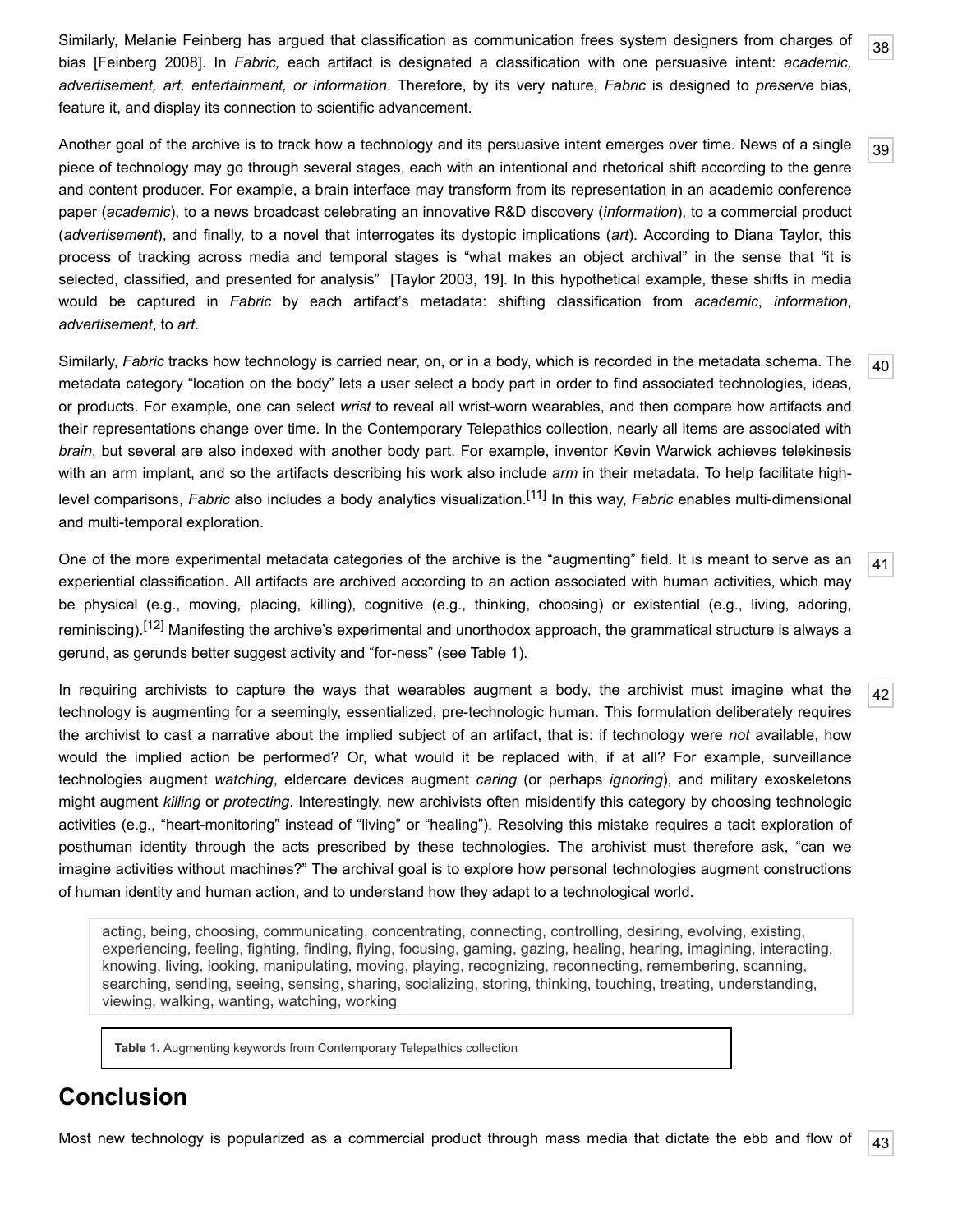business trends. As such, devices, costs, and market-share dominate the moment — the implied present. By erasing history, this inclination also valorizes the future — a mythic facade that justifies technology through forecasting (because the future demands it). While the machinery that fulfills this forecast may become woefully obsolete in the future, the idea and the desire might not. The rhetorical framing continues and evolves, and therefore is tracked by the *Fabric* archive.

<span id="page-10-7"></span>*Fabric* is a growing digital humanities archive that exposes the rhetoric of personal technologies (through acts of emergence, forecasting, and myth-making), which invites visitors to explore artifacts across multiple media at different times and locations. *Fabric* has been designed on humanistic principles [[Drucker 2012](#page-11-20)] [[Unsworth 2000\]](#page-12-5) to provide unusual and interesting foils to the ways technology is often displayed, explored, and preserved. Fictional artifacts appear alongside seemingly real ones, inviting comparison without privileging either representation as more valid than the other. The metadata categories focusing on embodied dimensions ("location on the body" and "augmenting") deliberately attempt to problematize typical formulations that privilege commercial information over an experiential one.

<span id="page-10-8"></span>[45](#page-10-8) We described the Contemporary Telepathics collection and argued for its analytical and exploratory utility. We did so because telepathic capabilities are not yet fully realized as commercial products — in fact, they are partly fictional and constituted by what we term the telepathic sublime. We argued for the necessity of a metadata schema oriented towards tracking this kind of complex phenomenon, which enables us to better preserve and experience the sublime feelings associated with the technology. Our classification schema is deliberately persuasive in that it maintains the archival bias felt and realized as the sublime, rather than seeking objectivity. In this way, *Fabric* displays its artifacts in a manner intended to be exploratory and investigative.

## **Acknowledgments**

<span id="page-10-9"></span>We want to acknowledge Dr. Andrew Iliadis for his extensive work on metadata development, interface design, and curator editorship for FABRIC. We thank many of the archivists over the years who archived material in the collection including Sharon Caldwell, Tameka Bailey, Samantha Reid, Jeremiah Baarbé, and Douglas Trueman. We thank Dave DeCamp and the anonymous journal reviewers who made this paper much stronger through suggestions and comments. We thank the Social Sciences and Humanities Research Council of Canada (SSHRC) for supporting this research. This research was undertaken, in part, thanks to the Canada Research Chairs program.

#### **Notes**

<span id="page-10-0"></span>[1] The collection is available at the following URL: [http://fabricofdigitallife.com/index.php/Browse/objects/facet/collection\\_facet/id/7/view/images/key/e7ea7a9363bf62768d1a37a4a0c78efa](http://fabricofdigitallife.com/index.php/Browse/objects/facet/collection_facet/id/7/view/images/key/e7ea7a9363bf62768d1a37a4a0c78efa).

<span id="page-10-1"></span>[2] Where available, references to rhetorical depictions of telepathic devices will include URLs to the *Fabric of Digital Life* archive, rather than the original artifact.

<span id="page-10-2"></span>[3] The word "sublime" has a long history of theorization and scholarly attention in the humanities, and specifically across the visual arts. We use the term to characterize the sense of intense inspiration framed in representations that promote these technologies, which claim to alter human cognition and thinking as a subjective practice. The emphasis lies in how sublime constructions facilitate this shift in digital conditions, discussed earlier.

<span id="page-10-3"></span>[4] The process to choose a suitable content management system for the archive involved input from software developers, students, librarians and online discussion. We also considered Omeka ([https://omeka.org/\)](https://omeka.org/) and DSpace (<http://www.dspace.org/>). Currently, we hire developers at Whirl-i-gig to customize the CollectiveAccess platform for Fabric, while students archive materials.

<span id="page-10-4"></span>[5] See [https://www.acm.org/publications/class-2012.](https://www.acm.org/publications/class-2012)

<span id="page-10-5"></span>[6] See:

[http://fabricofdigitallife.com/index.php/Browse/objects/key/ecc7411b22d8481e480b6140ebe83778/facet/collection\\_facet/id/4/view/images.](http://fabricofdigitallife.com/index.php/Browse/objects/key/ecc7411b22d8481e480b6140ebe83778/facet/collection_facet/id/4/view/images)

<span id="page-10-6"></span>[7] See:

[http://fabricofdigitallife.com/index.php/Browse/objects/key/ecc7411b22d8481e480b6140ebe83778/facet/collection\\_facet/id/9/view/images.](http://fabricofdigitallife.com/index.php/Browse/objects/key/ecc7411b22d8481e480b6140ebe83778/facet/collection_facet/id/9/view/images)

[44](#page-10-7)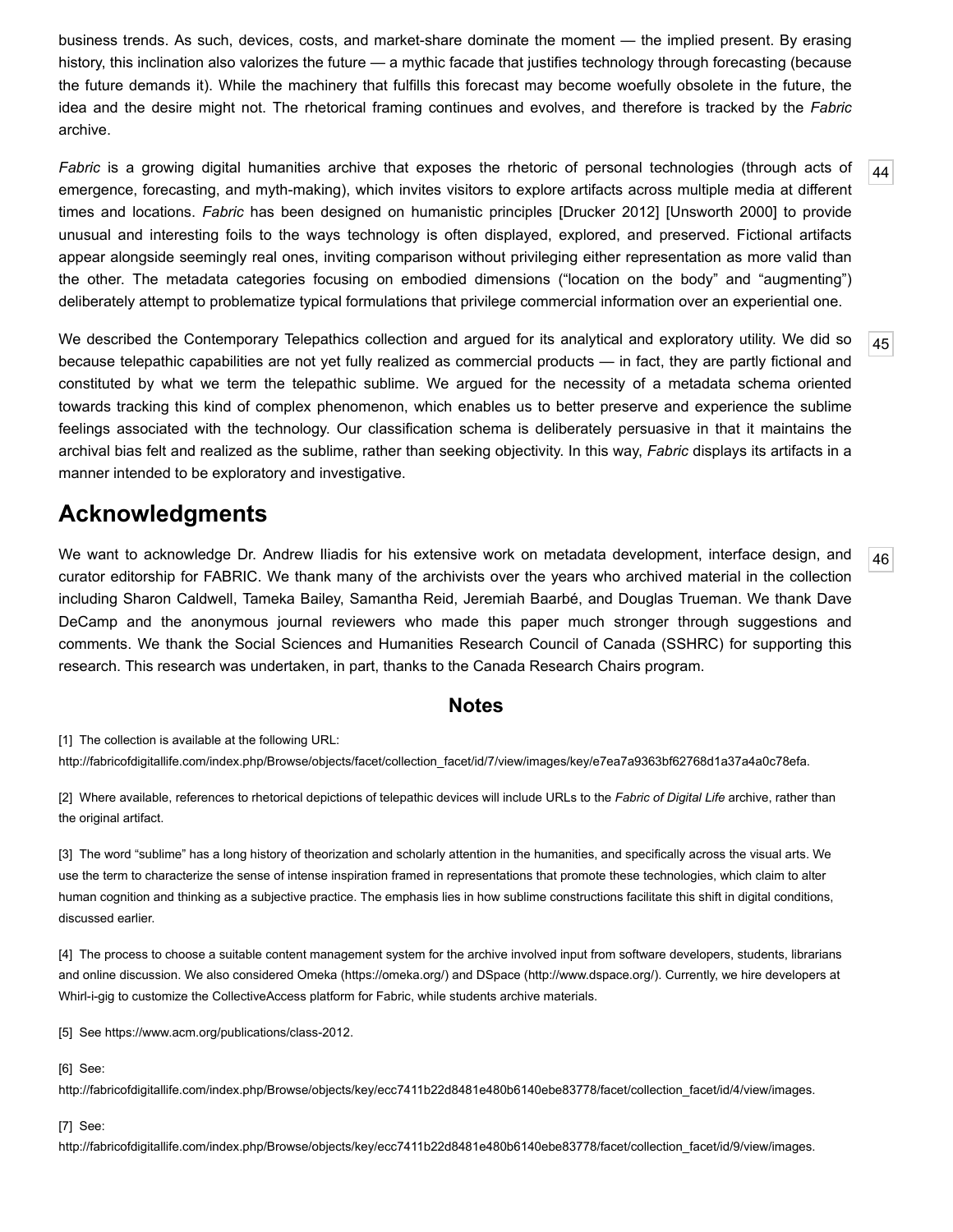<span id="page-11-13"></span>[8] See: [http://fabricofdigitallife.com/index.php/Browse/objects/view/timeline/key/769590c77f0f06a1af0831e5877373fd.](http://fabricofdigitallife.com/index.php/Browse/objects/view/timeline/key/769590c77f0f06a1af0831e5877373fd)

<span id="page-11-14"></span>[9] See: [http://www.fabricofdigitallife.com/index.php/Detail/objects/1089.](http://www.fabricofdigitallife.com/index.php/Detail/objects/1089)

<span id="page-11-16"></span>[10] See also:<http://www.fabricofdigitallife.com/index.php/Detail/objects/1768>.

<span id="page-11-18"></span>[11] See<http://fabricofdigitallife.com/index.php/Analytics/Index>.

<span id="page-11-19"></span>[12] We acknowledge that most actions defy this triadic reduction. Killing might be physical, cognitive, or existential. However, considering this complexity helps the archival practice. If we consider inventions as an aspect of lived experience, this field helps us identify technical innovation in a manner that reveals its purpose in terms of society or persons.

### **Works Cited**

- <span id="page-11-15"></span>**Alred et al. 2015** Aldred B, Mildon T, Plunkett R, and Saihan C (2015) "Mind Control Your TV" video *British Broadcasting Corporation*. Available from:<http://www.bbc.co.uk/blogs/internet/entries/cd1e4242-3dd2-4e48-8556-8a5ecec6b056> (accessed 15 June 2017).
- <span id="page-11-11"></span>**Barthes 1972** Barthes R (1972) *Mythologies*. New York: The Noonday Press.
- **Bell 1976** Bell D (1976) *The Coming of Post-Industrial Society: A Venture in Social Forecasting*. New York, NY: Basic Books.
- <span id="page-11-7"></span>**Burke 1950** Burke K ([1950] 1969) *A Rhetoric of Motives*. London: University of California Press.
- <span id="page-11-2"></span>**Carassai and Takehana 2011** Carassai M and Takehana E (2011) "Introduction: Futures of Digital Studies" *Digital Humanities Quarterly* 5:3.
- <span id="page-11-8"></span>**Carey and Quirk 1970** Carey JW and Quirk JT (1970) "The Mythos of the Electronic Revolution." *The American Scholar* 39(3): 395–424.
- <span id="page-11-0"></span>**De Vries 2012** De Vries IO (2012) *Tantalisingly Close an Archaeology of Communication Desires in Discourses of Mobile Wireless Media*. Amsterdam: Amsterdam University Press.
- <span id="page-11-6"></span>**Drucker 2009** Drucker J (2009) *SpecLab: Digital Aesthetics and Projects in Speculative Computing.* Chicago: University of Chicago Press.
- <span id="page-11-20"></span>**Drucker 2012** Drucker J (2012) "Humanistic Theory and Digital Scholarship." In: Gold MK (ed.), *Debates in the Digital Humanities*, Minneapolis: University Of Minnesota Press. Available from:<http://dhdebates.gc.cuny.edu/debates/text/34> (accessed 22 September 2016).
- <span id="page-11-5"></span>**DuPont and Cattapan 2016** DuPont Q and Cattapan A (2016) "Moving Forward, Looking Back: Taking Canadian Feminist Histories Online." *Atlantis: Critical Studies in Gender, Culture, and Social Justice*. Available from: <http://journals.msvu.ca/index.php/atlantis/issue/archive> (accessed 15 June 2017).
- <span id="page-11-17"></span>**Feinberg 2008** Feinberg M (2008) *Classification as Communication: Properties and Design*. PhD, Seattle, WA: University of Washington.
- <span id="page-11-3"></span>**Greenspan 2011** Greenspan B (2011) "The New Place of Reading: Locative Media and the Future of Narrative" *Digital Humanities Quarterly* 5(3).
- <span id="page-11-1"></span>**Kaplan 2014** Kaplan, Dan. (2014) "Digital Telepathy Is The Future Of The Human Species" *Techcrunch*. Available from <https://techcrunch.com/2014/09/24/digital-telepathy-is-the-future-of-the-human-species/> (accessed 7 June 2017).
- <span id="page-11-12"></span>**Latour 1999** Latour B (1999) *Pandora's Hope: Essays on the Reality of Science Studies*. 1st ed. Cambridge, MA: Harvard University Press.
- <span id="page-11-4"></span>**Liu 2013** Liu A (2013) "The Meaning of the Digital Humanities." *Publications of the Modern Language Association of America* 128(2): 409-423.
- <span id="page-11-9"></span>**Marx 2000** Marx L (2000) *The Machine in the Garden: Technology and the Pastoral Ideal in America*. New York: Oxford University Press.
- <span id="page-11-10"></span>**McCarthy 2017** McCarthy AC (2017) "Reading the Red Bull Sublime." *Publications of the Modern Language Association of America* 132(3): 543-557.